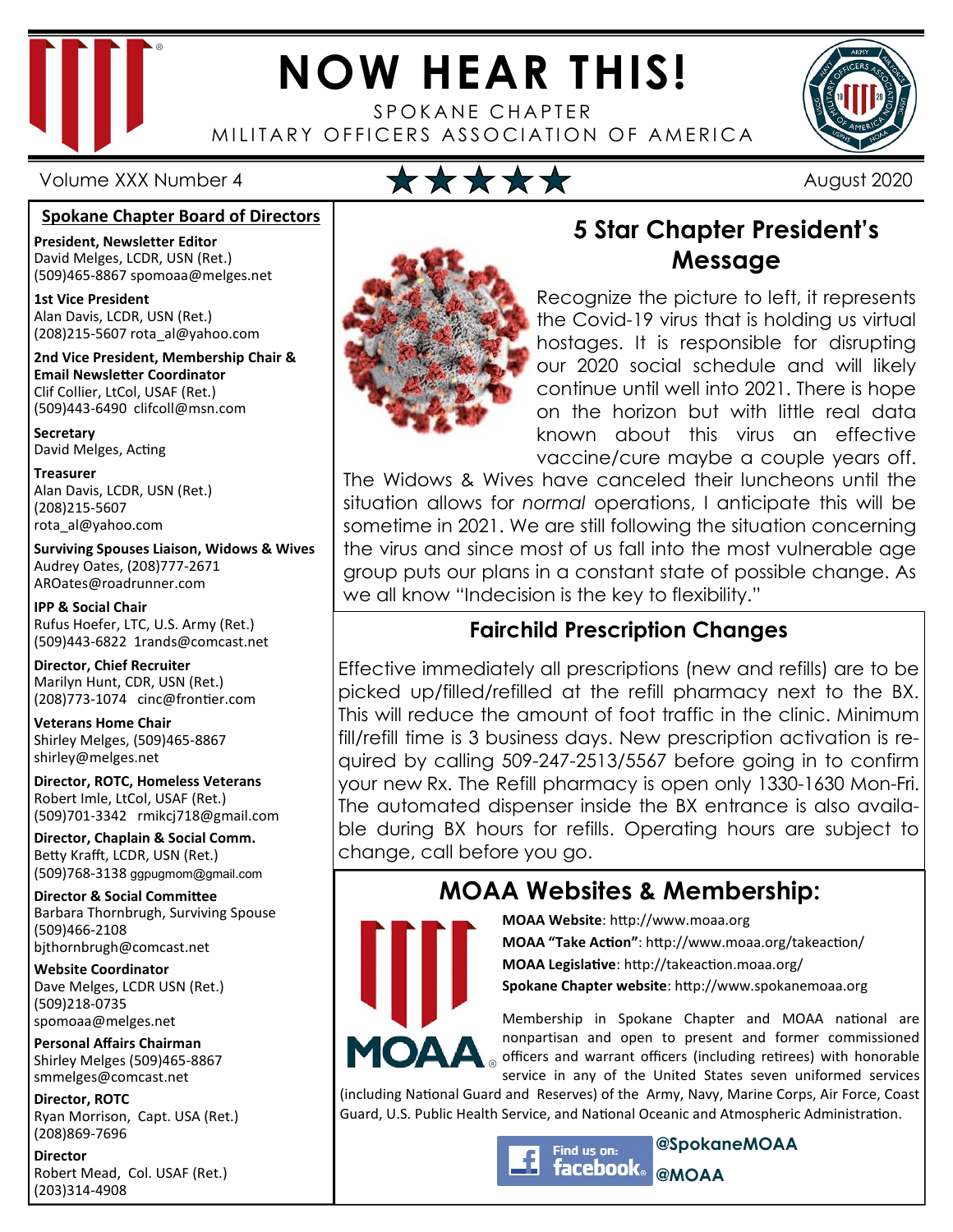| <b>CHARLIE DURAÑONA</b><br><b>VETERANS/MILITARY LIAISON</b>         | CONGRESSWOMAN CATHY MCMORRIS RODGERS<br>FIFTH DISTRICT, WASHINGTON |                                      |
|---------------------------------------------------------------------|--------------------------------------------------------------------|--------------------------------------|
| 10 N. POST STREET. SUITE 625<br>SPOKANE, WA 99201                   | CHARLES.DURANONA@MAIL.HOUSE.GOV                                    | (509) 680-5583-C<br>(509) 353-2374-O |
| Anne Dever Klise Spouse of James Klise Cpt USA ret.<br>Hats Off To: | <u>Taps</u><br>28 June 2020                                        |                                      |
| <b>Recruiter</b>                                                    | <b>Chapter</b>                                                     | <b>MOAA</b>                          |
| <b>Marilyn Hunt</b>                                                 | 0                                                                  | $\mathbf 2$                          |
| <b>Dave Melges</b>                                                  | 0                                                                  | 3                                    |
| <b>Bob Imle</b>                                                     | 0                                                                  | $\overline{2}$                       |
| <b>Mike Robinson</b>                                                | 1 (self)                                                           |                                      |
|                                                                     |                                                                    |                                      |
| <b>Karen Robertson</b>                                              | 1 (self)                                                           |                                      |

## **Chapter Scoreboard 2020**

#### **JROTC Scholarship Funds (as of 2/29/2020) \$727**

**Legisla1ve Le!ers, Postcards, & Emails (as of 2/29/2020): 316** 2019 Total: **1307** 

#### **2020 Raffles**:

MAR: Meals on Wheels - **\$195.00** APR: MOAA Scholarship JUN: Union Gospel Mission SEP: Widows & Wives Wreaths Across OCT: Spokane Veterans Home DEC: COL Spady Koyama JROTC Scholarships

#### **Widows & Wives**:

**Iomeless Vets \$177.00, & 2361 items** delivered, including can meat, can soup, jelly, sugar packets, travel and full size ygiene products, disposable razors, T-shirts, peanut butter.

**Spokane Veterans Home: \$0.00 & 584 items** delivered, hank you for service greetings, reading glasses, unfinished wood items, magazines/books, acrylic craft paint, back packs, baking mixes, calendars, drawings to paint, unused reeting cards, stationary items, wall clock, toiletry bag, body spray, and bird seed.

Meals on Wheels **\$43.00** 

Wreaths Across America **\$0.00 (0 Wreaths)** 

### Wreaths Across America

Information on how to support holiday wreaths in 2020 for the Washington State Veterans Cemetery at Medical Lake, Washington will be included in the upcoming newsletter. The chapter continues to support this project through MOAA Widows and Wives

#### **Stamps, Cards, Gifts for Spokane Veterans Home**

Residents at the Washington State Spokane Veterans Home would appreciate used IPods, postage stamps, hair brushes, reading glasses, CDs, wall clocks with large numbers, plastic tube type hangers, unused greeting cards for birthdays, anniversary, sympathy etc., craft items, magazines, and new military hats of Army, DVD or Blue Ray movies, 3M Command hooks all sizes, baking mixes brownies, cookies, etc., travel type neck pillows, body wash. If you could donate any of these items, please call Shirley Melges at 509-465-8867 or give them to her at the next chapter social.

**NOW HEAR THIS!** *Is published at least 6 times per year by the Spokane Chapter, Military Officers Association of America, P O Box 466, Veradale WA 99037. Editor: David Melges, spomoaa@melges.net, (509)218-0735. Advertising limited to members/spouses only. No subject matter that would preclude non-profit mailing.*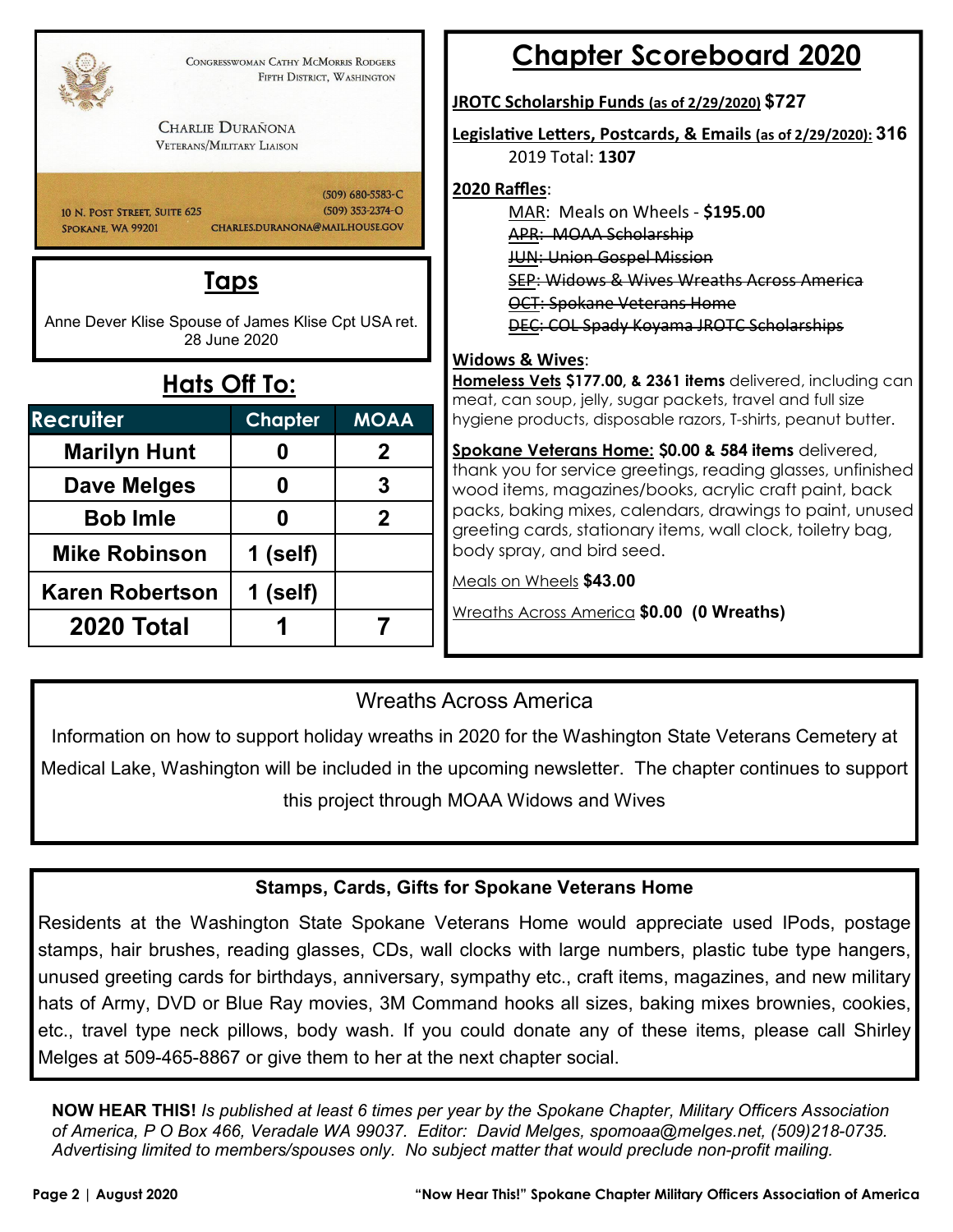## **LEGISLATIVE ACTION REPORT**

#### **Key Bills being considered by Congress**

Show your support for these bills by going to http://takeaction.moaa.org/?0 Our chapter designation is *WA07,* which will be useful when using the MOAA website.

#### HOUSE 5995

A bill to amend title 10, United States Code, to expand eligibility to certain military retirees for concurrent receipt of veterans' disability compensation and retired pay or combat-related special compensation, and for other purposes.

#### HOUSE 413

A bill to amend the Internal Revenue Code of 1986 to allow the work opportunity credit to small businesses which hire individuals who are members of the Ready Reserve or National Guard, and for other purposes.

HOUSE 847

A bill to provide interim appropriations for the Coast Guard Retired Serviceman's Family Protection and Survivor Benefits Plans for each fiscal year after fiscal year 2018, and for other purposes.

SENATE 3393

A bill to amend title 10, United States Code, to provide for concurrent receipt of veterans' disability compensation and retired pay for disability retirees with fewer than 20 years of service and a combat-related disability, and for other purposes. SENATE 21

A bill making continuing appropriations for Coast Guard pay in the event of an appropriations act expired prior to the enactment of new appropriations (official title to be confirmed).

SENATE 1047

A bill to amend title 38, United States Code, to create a dependency and indemnity compensation allowance for surviving spouses receiving dependency and indemnity compensation from the Department of Veterans Affairs, and for other purposes.

#### SENATE 2216

A bill to require the Secretary of Veterans Affairs to formally recognize caregivers of veterans, notify veterans and caregivers of clinical determinations relating to eligibility for caregiver programs, and temporarily extend benefits for veterans who are determined ineligible for the family caregiver program, and for other purposes.

#### HOUSE 2406

A bill to amend the National Oceanic and Atmospheric Administration Commissioned Officer Corps Act of 2002 to make certain changes to the National Oceanic and Atmospheric Administration's commissioned officer corps, and for other purposes.

#### SENATE 2629

A bill to amend the Public Health Service Act with respect to the Public Health Service Corps.

SENATE 2297

A bill to authorize appropriations for the Coast Guard, and for other purposes. HOUSE 333

A bill to amend title 10, United States Code, to permit retired members of the Armed Forces who have a service-connected disability rated less than 50 percent to receive concurrent payment of both retired pay and veterans disability compensation, to extend eligibility for concurrent receipt to chapter 61 disability retirees with less than 20 years of service, and for other purposes.

## **Legislative Contacts**

**President Donald Trump**  The White House 1600 Pennsylvania Ave. Washington DC 20500

## **Washington**

#### **Senator Patty Murray**

United States Senate 10 North Post St, Suite 600 Spokane WA 99201 (509)624-9515 Fax (509)624-9561

#### **Senator Maria Cantwell**

United States Senate 920 W. Riverside, Suite 697 Spokane WA 99201 (509)353-2507 Fax (509)353-2547

#### **Representative Cathy McMorris Rodgers**

United States House of Representatives 10 N. Post St, 6th floor Spokane WA 99201 (509)353-2374 Fax (509)352-2412

## **Idaho**

**Senator Mike Crapo** United States Senate 610 W. Hubbard, Suite 209 Coeur d'Alene ID 83814 (208)664-5490 Fax (208)664-0889

#### **Senator Jim Risch**

United States Senate 610 W. Hubbard, Suite 213 Coeur d'Alene ID 83814 (208)667-6130 Fax (208)765-1743

#### **Representative Russ Fulcher**

United States House of Representatives 1250 Ironwood Dr. Ste. 241 Coeur d'Alene ID 83814 (208)667-0127 Fax: (208)667-0310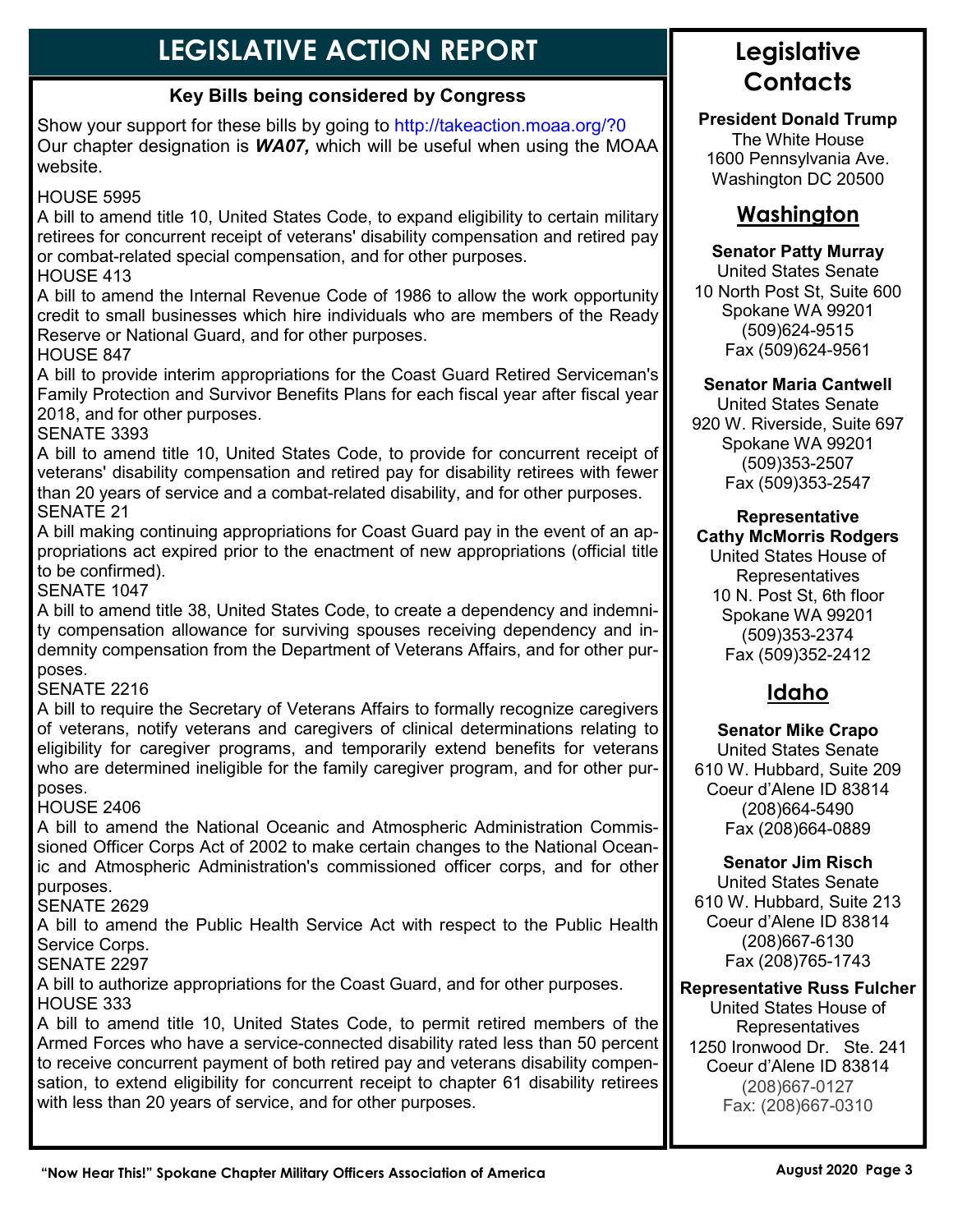## **Local Resources**

| <b>Washington Attorney General's</b>                                                                                                                                                                                                                                                                                                                                                                                  |             | <b>Casualty Assistance Officer</b>                                                                                                                          |  |
|-----------------------------------------------------------------------------------------------------------------------------------------------------------------------------------------------------------------------------------------------------------------------------------------------------------------------------------------------------------------------------------------------------------------------|-------------|-------------------------------------------------------------------------------------------------------------------------------------------------------------|--|
| <b>Military &amp; Veteran Legal Resource Guide</b>                                                                                                                                                                                                                                                                                                                                                                    |             | Erica Kerin is the casualty assistance officer for                                                                                                          |  |
| This guide summarizes in one place some of the                                                                                                                                                                                                                                                                                                                                                                        |             | Fairchild AFB and surrounding area.                                                                                                                         |  |
| many legal rights, protections, and resources<br>available to Washington's military service members,                                                                                                                                                                                                                                                                                                                  |             | Bldg. 2040 at 7 W. Arnold St., (509)247-4488.                                                                                                               |  |
| veterans, and their families. It is designed to help                                                                                                                                                                                                                                                                                                                                                                  |             | If you leave a message, she will call you back.                                                                                                             |  |
| promote awareness and understanding about the                                                                                                                                                                                                                                                                                                                                                                         |             |                                                                                                                                                             |  |
| laws and protections among military service                                                                                                                                                                                                                                                                                                                                                                           |             |                                                                                                                                                             |  |
| members, veterans, and others to help current and                                                                                                                                                                                                                                                                                                                                                                     |             | <b>U.S. Air Force Legal Assistance</b>                                                                                                                      |  |
| former military service members see the full benefit<br>these laws provide.                                                                                                                                                                                                                                                                                                                                           |             | <b>Fairchild AFB Wing Headquarters</b>                                                                                                                      |  |
| The free guide can be downloaded at the following                                                                                                                                                                                                                                                                                                                                                                     |             | $(509)247 - 2838$                                                                                                                                           |  |
| link or received by mail via written request to the                                                                                                                                                                                                                                                                                                                                                                   |             | Legal Assistance: Tuesday & Thursday 0830-0930                                                                                                              |  |
| address below:                                                                                                                                                                                                                                                                                                                                                                                                        |             | Notary & Power of Attorney: Mon-Fri 0830-1600                                                                                                               |  |
| http://www.atg.wa.gov/veteran-and-military-                                                                                                                                                                                                                                                                                                                                                                           |             | Call to find out if they can help with your legal                                                                                                           |  |
| resources                                                                                                                                                                                                                                                                                                                                                                                                             |             |                                                                                                                                                             |  |
| Membership Chair/Committee                                                                                                                                                                                                                                                                                                                                                                                            |             | <b>Update My Communication Preferences</b>                                                                                                                  |  |
| Spokane Chapter, MOAA<br>EMAIL REQUEST, CHANGE OF ADDRESS or PHONE, or TEMPORARILY AWAY:<br>P.O. Box 466                                                                                                                                                                                                                                                                                                              |             |                                                                                                                                                             |  |
| Veradale, WA 99037<br>Clip and complete this form and mail it to the address to the left                                                                                                                                                                                                                                                                                                                              |             |                                                                                                                                                             |  |
|                                                                                                                                                                                                                                                                                                                                                                                                                       |             | so we can update our database. Thank you.                                                                                                                   |  |
| Member Name:<br>(Please print clearly)                                                                                                                                                                                                                                                                                                                                                                                |             |                                                                                                                                                             |  |
| [ ] I would like to be added to the chapter email list. I specifically request to (check all that apply):                                                                                                                                                                                                                                                                                                             |             |                                                                                                                                                             |  |
| [] Receive the chapter newsletter by email<br>NOTE: We do not send junk email or spam. Also, we do not                                                                                                                                                                                                                                                                                                                |             |                                                                                                                                                             |  |
| [ ] Receive important information in a timely manner.<br>give away, sell or trade anyone's email addresses.                                                                                                                                                                                                                                                                                                           |             |                                                                                                                                                             |  |
|                                                                                                                                                                                                                                                                                                                                                                                                                       |             |                                                                                                                                                             |  |
| My mailing address, email address, and/or phone number has changed to:                                                                                                                                                                                                                                                                                                                                                |             |                                                                                                                                                             |  |
|                                                                                                                                                                                                                                                                                                                                                                                                                       |             |                                                                                                                                                             |  |
|                                                                                                                                                                                                                                                                                                                                                                                                                       |             |                                                                                                                                                             |  |
| wish to receive the newsletter while I'm away.                                                                                                                                                                                                                                                                                                                                                                        |             |                                                                                                                                                             |  |
| If "do" please send it to: _                                                                                                                                                                                                                                                                                                                                                                                          |             |                                                                                                                                                             |  |
| Signed:                                                                                                                                                                                                                                                                                                                                                                                                               |             | Date:                                                                                                                                                       |  |
| Fill out and Mail to: Spokane Chapter<br>Military Officers Association of America<br>P.O. Box 466, Veradale WA 99037<br>Please Print or Type: NAME                                                                                                                                                                                                                                                                    | Join Today! | FREE Chapter Membership for NEW members thru 31 DEC 2020<br>Regular Member: \$15/year or \$40 for 3 years<br>Surviving Spouse: \$9/year or \$25 for 3 years |  |
|                                                                                                                                                                                                                                                                                                                                                                                                                       |             |                                                                                                                                                             |  |
|                                                                                                                                                                                                                                                                                                                                                                                                                       |             |                                                                                                                                                             |  |
|                                                                                                                                                                                                                                                                                                                                                                                                                       |             |                                                                                                                                                             |  |
|                                                                                                                                                                                                                                                                                                                                                                                                                       |             |                                                                                                                                                             |  |
|                                                                                                                                                                                                                                                                                                                                                                                                                       |             | DATE OF RETIREMENT OR SEPARATION (If Applicable) ________________ CIVILIAN OCCUPATION ________________________                                              |  |
|                                                                                                                                                                                                                                                                                                                                                                                                                       |             | To join Spokane Chapter, MOAA, membership is required in MOAA national. I am / am not (circle one) a current member of MOAA national.                       |  |
| Membership in the Spokane Chapter and MOAA national is open to present and former commissioned officers and warrant officers<br>(including retirees) with honorable service in any of the United States seven uniformed services (including National Guard and Reserves) of<br>the Army, Navy, Marine Corps, Air Force, Coast Guard, U.S. Public Health Service, and National Oceanic and Atmospheric Administration. |             |                                                                                                                                                             |  |
|                                                                                                                                                                                                                                                                                                                                                                                                                       |             |                                                                                                                                                             |  |